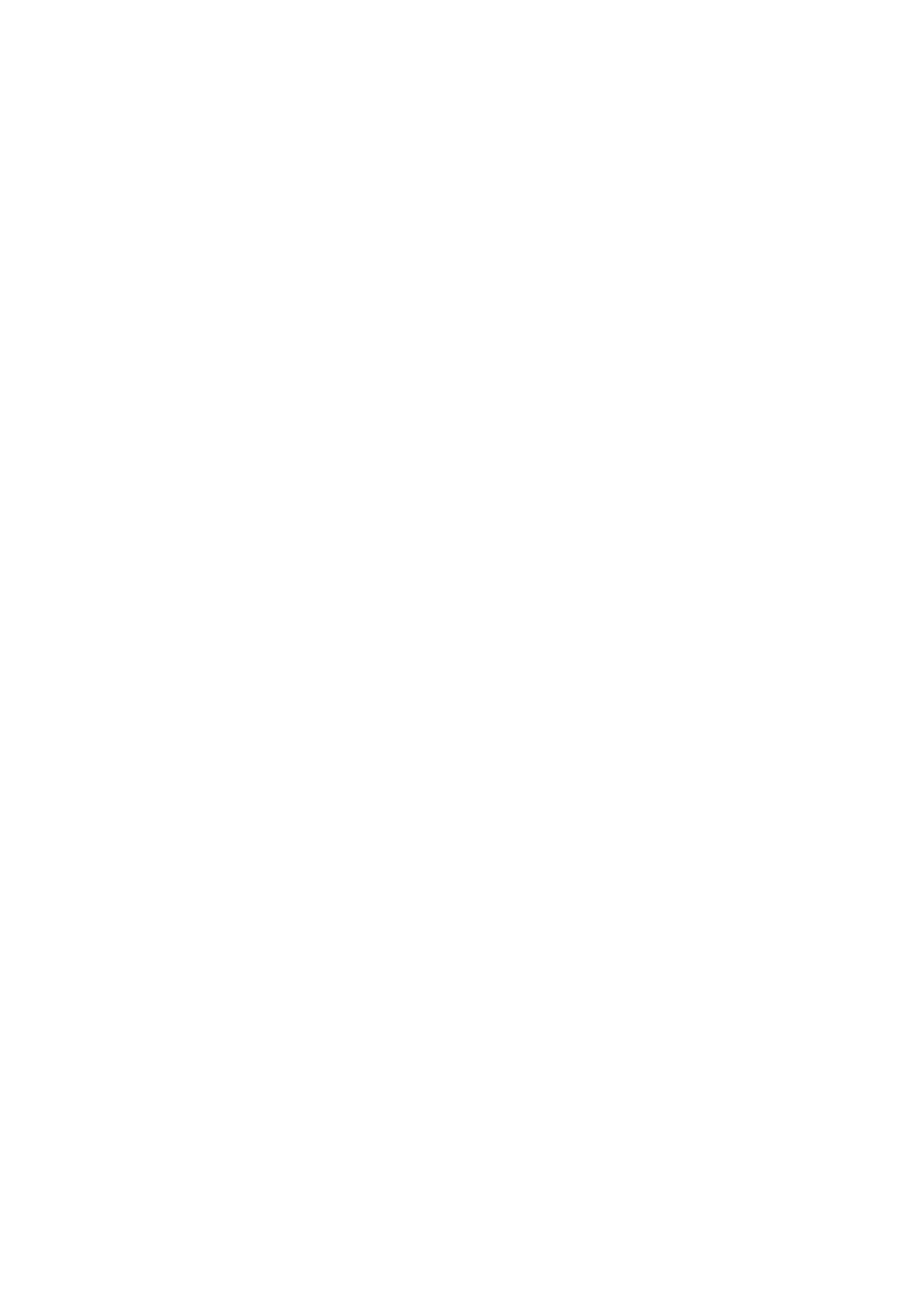# 1 Part I: Terms and Conditions

This part of the Final Terms is to be read in conjunction with the Terms and Conditions of the Notes, the "Terms and Conditions" set forth in the Prospectus dated 31 May 2011 pertaining to the Programme, as the same may be supplemented from time to time. Capitalised terms not otherwise defined herein shall have the same meanings specified in the Terms and Conditions.

All provisions in the Terms and Conditions corresponding to items in the Final Terms which are either not selected or completed or which are deleted shall be deemed to be deleted from the Terms and Conditions applicable to the Notes, the "Conditions".

# 1.1 Language of Conditions

#### English

# 1.2 CURRENCY, DENOMINATION, FORM AND TITLE, CERTAIN DEFINITIONS<sup>1</sup>

Specified Currency<br>Agareaate Principal Amount 640.000.000 Aggregate Principal Amount Specified Denomination **€100** Number of Notes to be issued in each Specified Denomination **400,000 Notes** 400,000 Notes Minimum Subscription **€1,000** 

# 1.3 **INTEREST**

A. Fixed Rate Note Provisions:- Applicable/Not Applicable/Not Applicable/Not Applicable

Fixed Rate of Interest **4.80 per cent per annum** Interest Commencement Date 10 August 2011 10 August 2011 First Interest Payment Date 27 February 2012 Interest Payment Dates **27 February and 27 August** Day Count Fraction

B. Floating Rate Note Provisions:- Applicable Motor Applicable And The Applicable Applicable

# 1.4 Payments

Specified Currency  $\epsilon$ Redemption Value  $\epsilon$ 100 Register Cut-Off **Fifteen (15) days prior to the Interest Payment Date** 

# 1.5 Transferability of the Notes

Transfer cut-off Transfer Cut-off **Fourteen (14) days prior to the Interest Payment Date** 

#### 1.6 Redemption

Maturity Date 2018

# 1.7 Notices – Place and Medium of Publication

Website of the MSF Website of the Issuer

1 The minimum denomination of the Notes will be €100

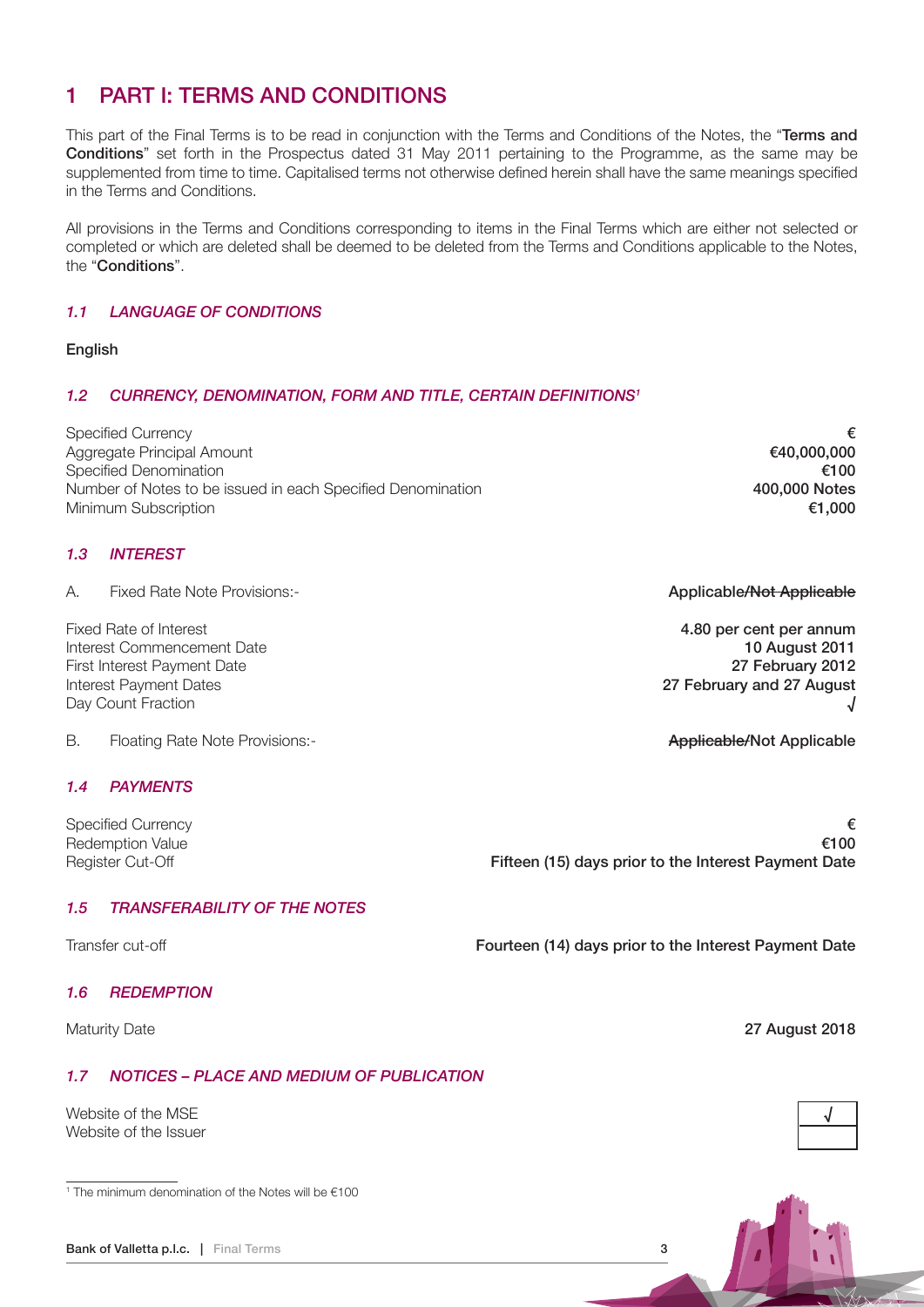# 2 Part II: Additional Disclosure Requirements Relating to **NOTES**

#### 2.1 Estimated Expenses Relating to the Issue

Expenses are estimated not to exceed Expenses are estimated not to exceed E450,000

## 2.2 ISIN

ISIN MT0000021288

# 2.3 Yield

Method of Calculating the yield:

The gross yield calculated on the basis of the interest per annum (4.80%), the Issue Price (€100) and the Redemption Value (€100) of the Notes at Maturity Date is four (4) point eight zero (.80) per cent (%).

# 2.4 Selling Restriction

The Selling Restrictions set out in section 14 of the Prospectus shall apply Additional Selling Restrictions (specify) notice that the contract of the contract of the contract of the contract of the contract of the contract of the contract of the contract of the contract of the contract of the cont

2.5 TAXATION

n/a

Yield 4.80%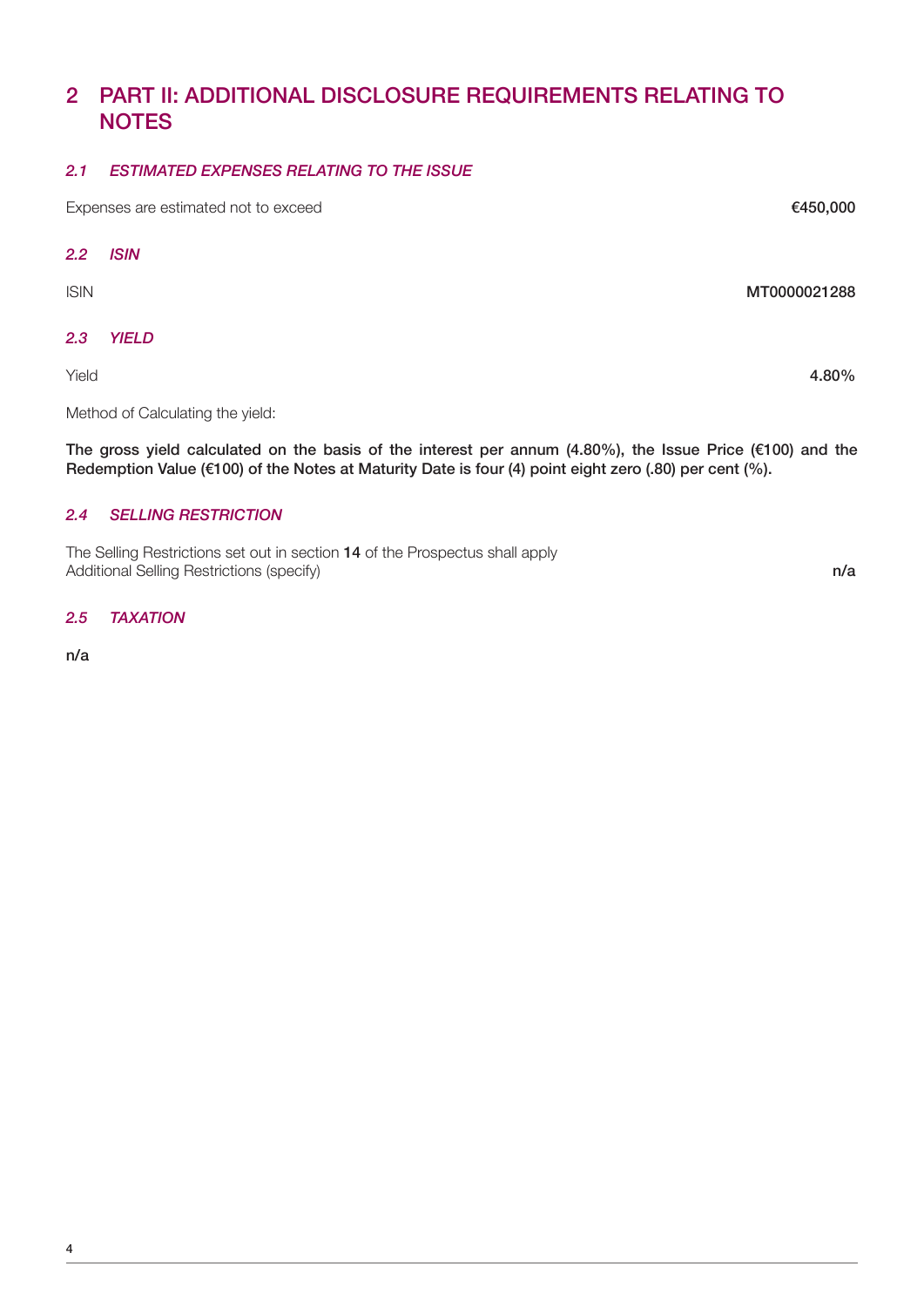# 3 PART III: Terms and Conditions of the Issue

# 3.1 EXPECTED PRICE AND CONDITIONS

Expected price at which the Notes will be offered  $\epsilon$ 100 Amount of expenses & taxes charged to the applicant notice and the set of the set of the applicant n/a The issuance of the Notes under these Final Terms is subject to the following conditions: The issue and allotment of the Notes is conditional upon the Notes being admitted to the Regulated Market of the Malta Stock Exchange. Categories of potential investors to which the Notes are offered General public Categories of potential investors to which the Notes are offered

# 3.2 Method of Distribution

Application for the Notes may be made through any of the authorised financial intermediaries listed in Annex 1 to these Final Terms.

# 3.3 Form of Commitment

| Underwriting    | n/a |
|-----------------|-----|
|                 |     |
| 3.4 COMMISSIONS |     |

| Selling Commission | 0.50% on the value of the Notes allocated to applicants |
|--------------------|---------------------------------------------------------|
| Other              | n/a                                                     |

# 3.5 TIMETABLE

| Application Forms available from authorised financial intermediaries | 21 July 2011          |
|----------------------------------------------------------------------|-----------------------|
| <b>Opening of Subscription Lists</b>                                 | 28 July 2011          |
| <b>Closing of Subscription Lists</b>                                 | 3 August 2011         |
| Announcement of Basis of Acceptance                                  | <b>10 August 2011</b> |
| Commencement of Interest on the Notes                                | <b>10 August 2011</b> |
| <b>Refunds of Unallocated Monies</b>                                 | <b>18 August 2011</b> |
| Dispatch of Allotment Advices                                        | 18 August 2011        |

#### 3.6 Admission to Trading and Dealing Arrangements

| Malta Stock Exchange                                                                                                                       | <b>Yes</b>              |  |
|--------------------------------------------------------------------------------------------------------------------------------------------|-------------------------|--|
| <b>Regulated Market</b>                                                                                                                    | Yes                     |  |
| Other (insert details)                                                                                                                     | n/a                     |  |
| Date of Admission                                                                                                                          | Expected 19 August 2011 |  |
| Commencement of Dealing                                                                                                                    | Expected 22 August 2011 |  |
| Regulated Markets or equivalent markets on which, to the knowledge<br>of the Issuer, Notes of the same Series to be offered or admitted to |                         |  |
| trading are already admitted to trading.                                                                                                   | n/a                     |  |

# 3.7 Additional Information

Manner and Date of Publication of Results of Offer of Notes Company Announcement on the website of the Malta Stock Exchange on the 10 August 2011.

Process of Notification of Amounts Allotted<sup>2</sup>

Company Announcement on the website of the Malta Stock Exchange on the 10 August 2011.

<sup>&</sup>lt;sup>2</sup> Dealings in the Notes may not commence prior to the said notification.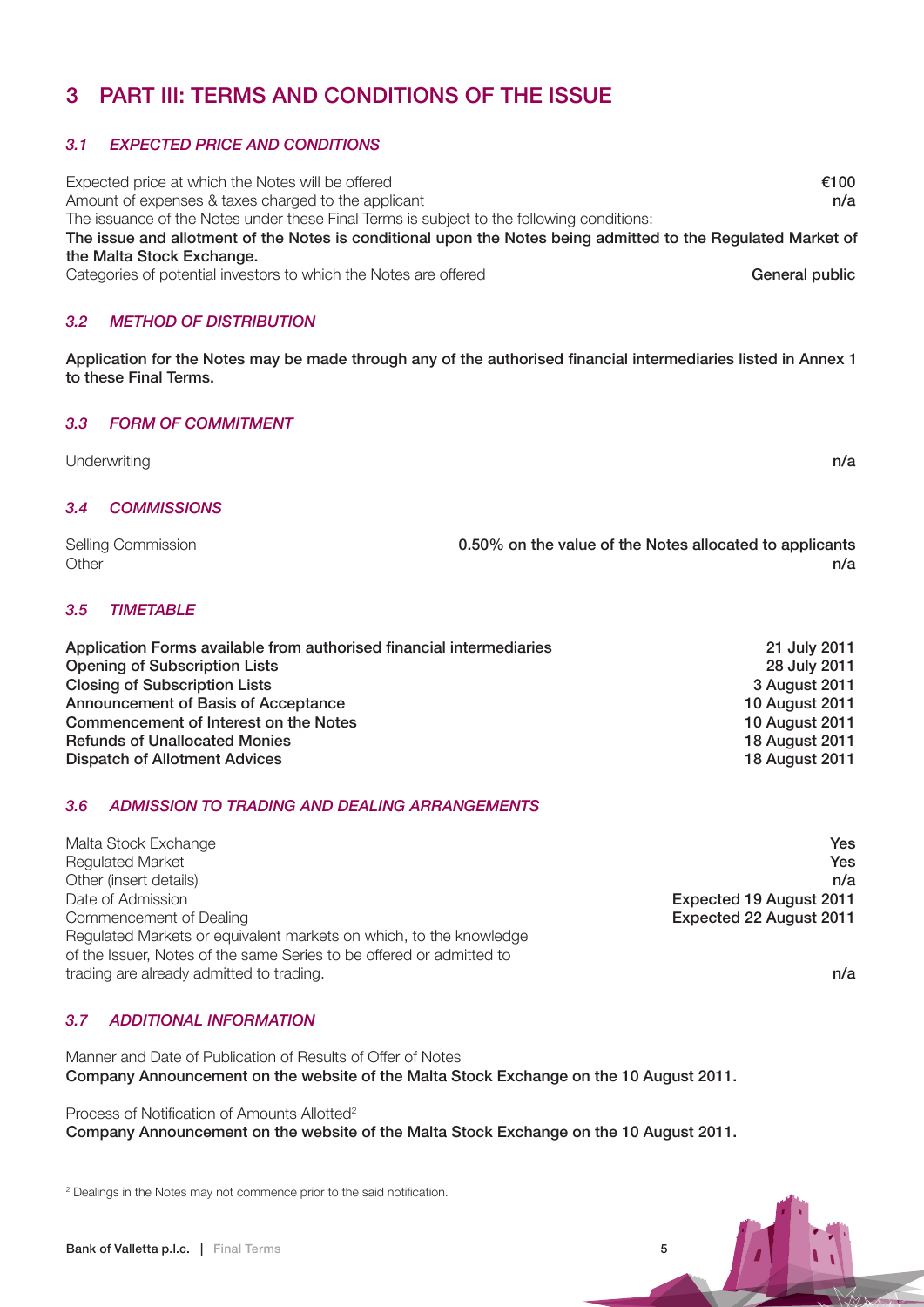Method and time limits for paying up, and for delivery of, Notes

Application Forms are to be submitted to the Issuer between 08.30 hrs on the 28 July 2011 and 12.00 hrs on the 3 August 2011 (or earlier at the sole discretion of the Issuer). Notes shall be allotted according to an allocation policy to be determined by the Issuer.

#### Reduction of subscription & refunds

In the event that pursuant to the allocation policy to be determined by the Issuer, Notes are not allotted to applicants or a smaller number of Notes then the number applied for by applicants are allotted, the applicant shall receive a full refund or, as the case may be, the balance of the price of the Notes applied for but not allotted, without interest, by credit transfer to such account indicated by the applicant, at the applicant's sole risk, by latest 18 August 2011.

Other relevant terms and conditions notice that the conditions is not a set of the conditions of the conditions of the conditions of the conditions of the conditions of the conditions of the conditions of the conditions of Information from a third party (insert details)  $n/a$ Source of Information **n/a** 

# 3.8 Listing

The above Final Terms comprise the details required to list this issue of Notes pursuant to the €125,000,000 Debt Issuance Programme of Bank of Valletta p.l.c. (as from 10 August 2011).

# 3.9 RESPONSIBILITY

The Directors of the Issuer accept responsibility for the information contained in these Final Terms as set out in the section "Responsibility Statement" in the Prospectus.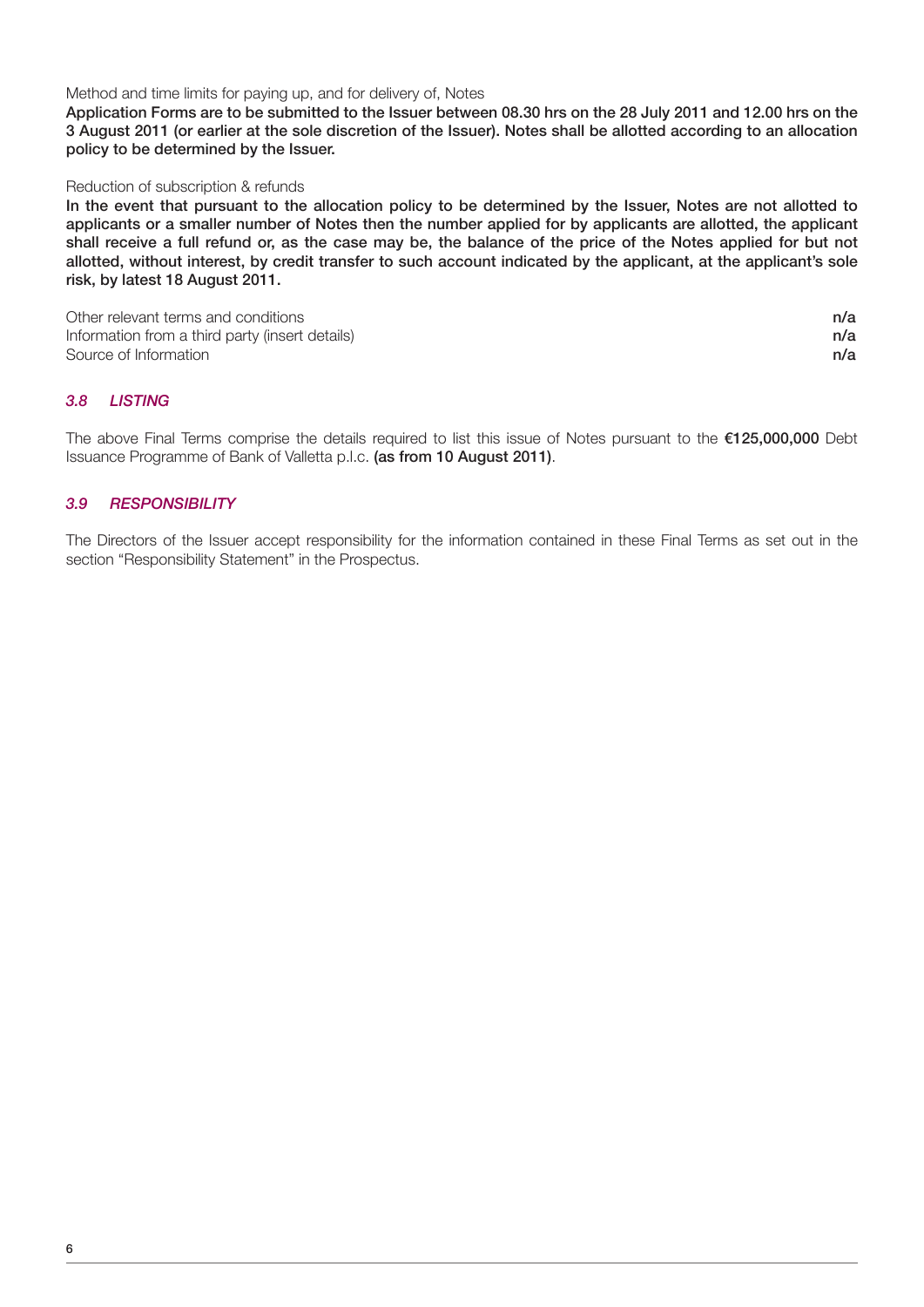# ANNEX 1: AUTHORISED FINANCIAL INTERMEDIARIES

# Members of the Malta Stock Exchange

Atlas JMFS Investment Services Ltd Tel: 21224410 / 23265690 67. Level 3, South Street, Fax: 21223810 / 23265691 Valletta VLT1105 www.atlasjmfs.com

Bank of Valletta p.l.c. Tel: 2131 2020 Financial Markets & Investments Fax: 2275 1733 BOV Centre, Cannon Road, Santa Venera SVR 9030 www.bov.com

Calamatta Cuschieri & Co. Ltd Tel: 2568 8688 5th Floor, Valletta Buildings, Fax: 2568 8256 South Street, Valletta VLT 1103 www.cc.com.mt

Charts Investment Management Services Ltd Tel: 2122 4106 Valletta Waterfront, Vault 17, Pinto Wharf Fax: 2124 1101<br>Floriana FRN 1913

Curmi & Partners Ltd Tel: 2134 7331 Finance House, Princess Elizabeth Street. Fax: 2134 7333 Ta' Xbiex XBX 1102 www.curmiandpartners.com

**Financial Planning Services Ltd** Tel: 2134 4255 4, Marina Court, No 1, G. Cali Street, Fax: 2134 1202 Ta' Xbiex XBX 1421 www.bonellofinancial.com

GlobalCapital Financial Management Ltd Tel: 2134 2342 Testaferrata Street,<br>
Ta' Xbiex XBX 1403<br>
Ta' Xbiex XBX 1403

Hogg Capital Investments Ltd Tel: 2132 2872 Regent House, Level 3, Suite 33, Fax: 2134 2760 Bisazza Street, Sliema SLM 1641 www.hoggcapital.com

HSBC Stockbrokers (Malta) Ltd Tel: 2380 2211 1<sup>st</sup> Floor, Business Banking Centre, The Contemporary Case of Fax: 2380 2475 Mill Street, Qormi QRM 3101 www.hsbcmalta.com

Lombard Bank Malta p.l.c. Tel: 2124 8411 67, Republic Street, Fax: 2558 1150 Valletta, VLT 1117 www.lombardmalta.com

Rizzo, Farrugia & Co. (Stockbrokers) Ltd Tel: 2258 3000 Airways House, Third Floor, Third Floor, Third Floor, Third Fax: 2258 3001 High Street, Sliema SLM 1549 www.rizzofarrugia.com

www.charts.com.mt

www.globalcapital.com.mt